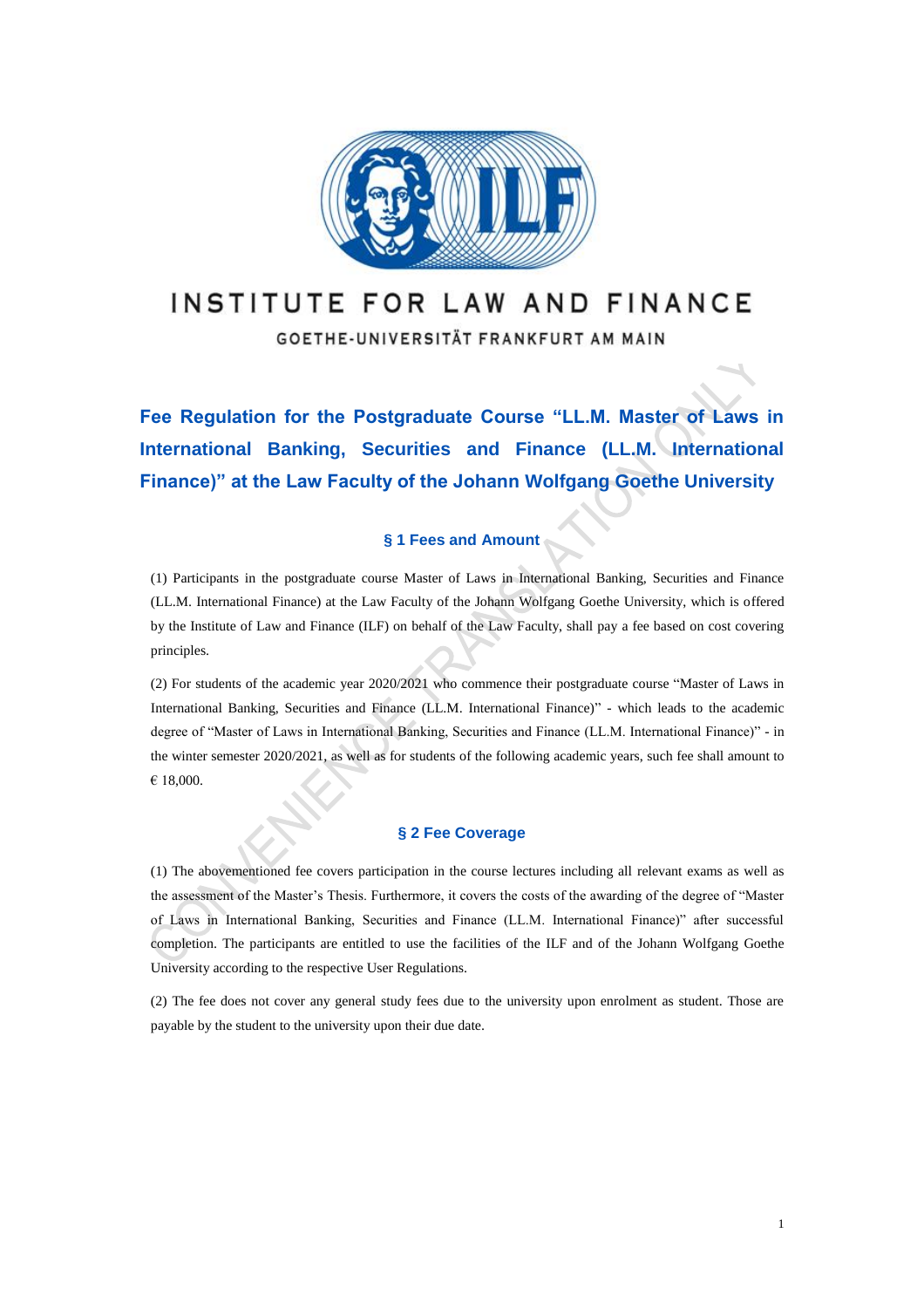#### **§ 3 Debtor, Creditor, Due Date**

(1) A student who is admitted to the studies and who accepts the place offered by the ILF shall be liable for payment of the aforementioned fee (debtor).

(2) Payment shall be due to the Johann Wolfgang Goethe University (creditor). The Dean's Office of the Law Faculty shall issue a Fee Notice pursuant to § 4 of this Fee Regulation to the participants. The ILF shall collect any monies due on behalf of the faculty.

(3) The claim arises upon receipt by the ILF of the participant's acceptance in writing of the offer of a place.

(4) The fee is payable in three installments. A down payment of 20% of the fee as determined in the Fee Notice must be paid within three weeks after mailing such Fee Notice pursuant to § 4 of this Fee Regulation. A further 40% must be paid at the latest by October 1st of the study year in which the participant has been admitted. The remaining amount must be paid by April 1st of the following year.

(5) Enrollment in the course is contingent upon receipt of the down payment pursuant to § 3 section 4 of the Fee Regulation. The right to participate in the lectures offered by the ILF is contingent upon timely payment of the installments due pursuant to § 3 section 4. The certificate shall only by awarded if all fees have been paid in full.

### **§ 4 Fee Notice**

- (1) In the Fee Notice, the Dean's Office of the Law Faculty shall determine, in particular:
	- the fee payable,
	- the due date for payment of the fee, and
	- the account to which the fee is payable.

# **§ 5 Lapse of Fee Claim**

(1) The claim for payment of the fee lapses if a participant who has already been admitted is prevented, for reasons beyond her/his control and before the start of the lectures, from participating in the course; however, this does not apply to the down payment pursuant to § 3 section 4 of this Fee Regulation. In such case, s/he must notify the ILF immediately upon occurrence of the event that prevents her or him from participating, at the latest 14 days prior to the commencement of the first semester's lectures. Upon request by the Dean's Office, s/he must offer evidence for the reasons for her/his inability to participate. In the aforementioned event, the participant can apply for refunding of payments made, with the exception of the down payment pursuant to § 3 section 4 of this Fee Regulation. Alternatively, upon the participant's application and provided s/he is admitted to take up studying in the following year, payments already made can be credited against fees due then. The Dean's Office shall decide on such application.

(2) In the event that a participant who has already commenced her/his studies finds herself/himself unable to continue studying, such cessation of studies does not in principle affect the obligation to pay the fees. If the cessation of studies is due to reasons beyond the participant's control, the Dean may decide to exempt the participant from payment of further fees or, in the event the participant is admitted to take up studying in the following year, credit payments already made against the fee due then, in part or in whole.